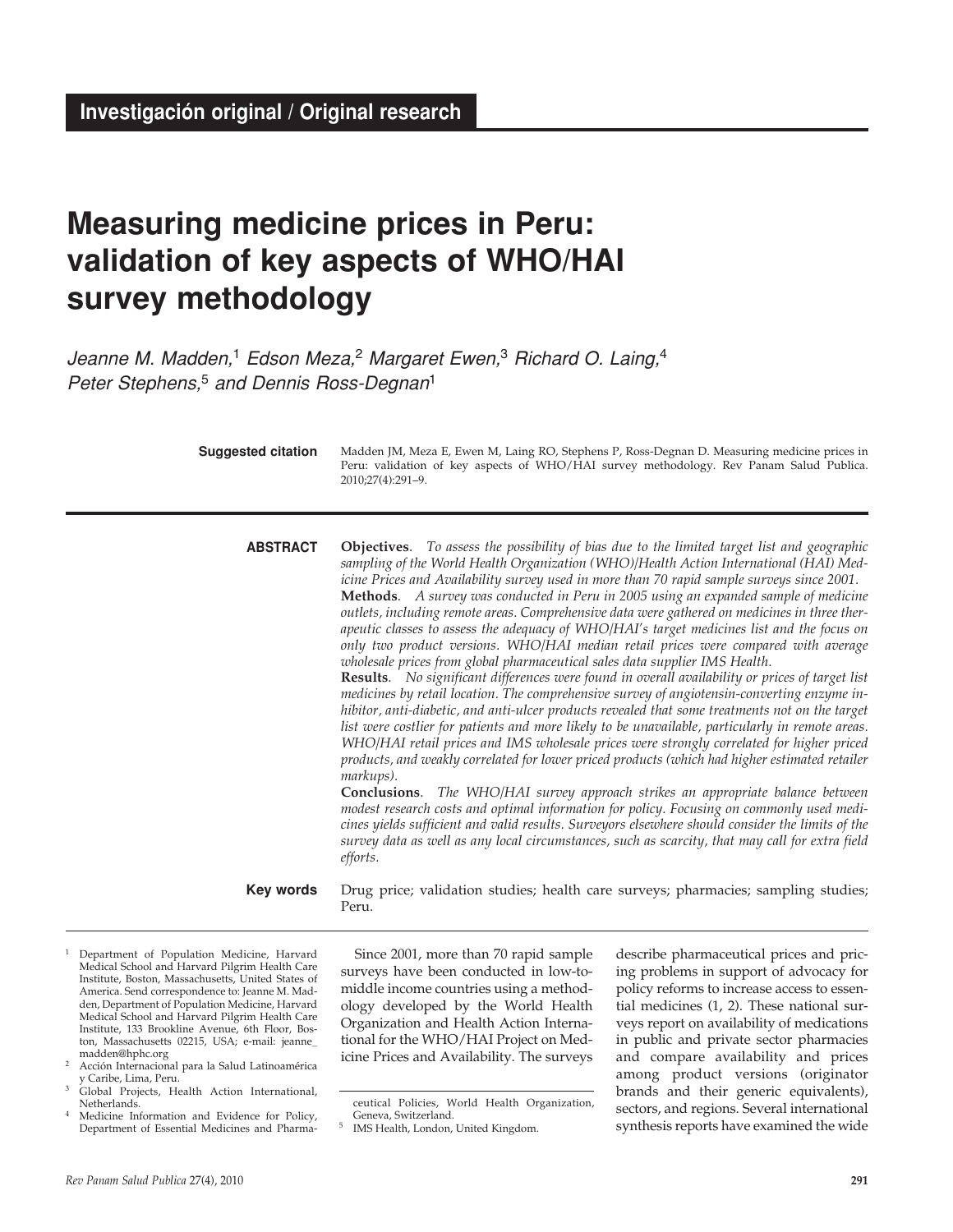variation among results from different countries (3–5).

The WHO/HAI survey methodology relies on data collectors visiting a sample of at least 30 medicine outlets per sector (public, private retail, mission, or other nongovernmental organization) to obtain prices for a defined basket of up to 50 medicines. The sample of regions and outlets surveyed strikes a balance between representativeness and practicality of execution using limited resources, as in other rapid sample methodologies (6, 7). However, such designs involving only small numbers of purposively selected facilities and case types may mask potential biases.

To investigate the extent of these biases, a survey was carried out in Peru in 2005 using samples of regions and outlets expanded in specific ways. This special validation survey sought to determine if 1) medicine availability and price differed in more remote areas excluded from standard WHO/HAI surveys by design, 2) medicines on the core list reflected overall medicine availability and prices, 3) limiting data to the originator brand and the lowest priced generic (LPG) version accurately captured overall prices for a given medicine, and 4) retail prices from WHO/HAI surveys agreed with independent estimates of price.

# **MATERIALS AND METHODS**

# **Standard WHO/HAI survey approach**

At the time of the current study, the standard WHO/HAI Medicine Prices and Availability survey sample for Peru comprised four geographic regions—the main metropolitan region and three others within a day's journey of it (since then, the survey design has been modified to include two additional regions). In each region, the standard sample includes 10 medicine outlets (five public health facilities and five private retail pharmacies). The five public health facilities include the public pharmacy at the main [regional] public hospital and the medicine outlets at four randomly selected primary care facilities within three hours of the main hospital. The five private facilities include one retail pharmacy for each public health facility, selected by proximity. An additional outlet is added if fewer than 50% of target medicines are found in a given outlet. Local teams select the target medicines to be

surveyed, including 30 on a core list specified by the WHO/HAI project, plus up to 20 locally important medicines. For each medicine, at each outlet, teams collect data on two types of products: originator brands, and their LPG equivalents—non-originator products marketed under International Nonproprietary Names (INNs) or other brands.

Availability is measured by the physical presence of a product in an outlet at the time of survey. Surveys report the percentage availability of both originator brands and generics. Median percentage availability is then calculated across all medicines surveyed.

The price per unit (e.g., tablet or milliliter) is recorded in local currency for each medicine in a recommended package size. The median unit prices for the originator brands and LPGs across outlets are expressed as ratios over international reference procurement prices for bulk generics (8) using the U.S. dollar exchange rate on the first day of data collection. The resulting median price ratio (MPR) is a standardized measure useful for comparisons among medicines or between surveys. The surveys also report "brand premiums" (the ratio of median originator brand and LPG prices), when calculable. Medicine affordability is determined by comparing local wages with treatment costs per month (for chronic illness) or episode (for acute illness), based on standard treatment guidelines and median unit prices.

# **Approach to validation in Peru**

In 2005, a specially expanded WHO/ HAI Medicine Prices and Availability survey was conducted in Peru to assess potential biases in the standard sampling methodology due to 1) the systematic exclusion of remote geographic areas and pharmacies, and 2) the restriction of data collection to originator brand and LPG products. In addition, retail prices from the survey were compared with independently obtained wholesale prices within one commonly used therapeutic class.

Peru, the setting for the validation study, is a mid-sized, ethnically and geographically diverse South American country with a population of 28 million and a per capita income of US\$ 3 000, with 30% of the population living on less than US \$2 per day (9). At the time of the study, the pharmaceutical sector was

characterized by weak government regulation and low barriers to new product entry. Consequently, there was a wide variety of medicines on the market and a rich, complex environment for examining prices and availability.

The expanded survey included two additional areas that were more remote than those covered in the standard survey (i.e., beyond a day's journey from Lima), resulting in six surveyed regions out of the 25 total administrative regions in Peru. In addition, in each of the six regions, the validation sample added seven medicine outlets that would have been excluded under the standard survey design: two public health facilities and two nearby private pharmacies more than three hours away from the main public hospital, plus three private pharmacies far from the reference public health facilities but within their catchment areas. The final sample consisted of 52 public sector medicine outlets and 96 private pharmacies.

The WHO/HAI survey target medicines for Peru included the 30 items from the 2005 WHO/HAI core list plus eight supplemental medicines important in Peru (determined locally). Analyses assessing the differences in results due to the geographic expansion of the standard sample were based on this list of 38 medicines (see Table 1). In addition, surveyors collected prices on all available medicines—including all product versions—in three therapeutic classes (angiotensinconverting enzyme (ACE) inhibitors used in the treatment of hypertension, antiulcerants, and oral diabetes medications) to assess possible biases caused by the WHO/HAI restriction of data collection to originator brand and LPG product versions of core list medicines.

Finally, average wholesale prices in Peru at the time of the survey were obtained for specific ACE inhibitor products, from the market survey of global pharmaceutical sales data supplier IMS Health (10), to compare results from the WHO/HAI survey methodology to data regarded as the gold standard for pharmaceutical market research (11).

# **Analyses**

Median availability of the 38 standard survey medicines was compared among 1) private pharmacies located in urban areas  $(≤ 30$  minutes from a town with a population > 50 000; *n* = 43), semi-urban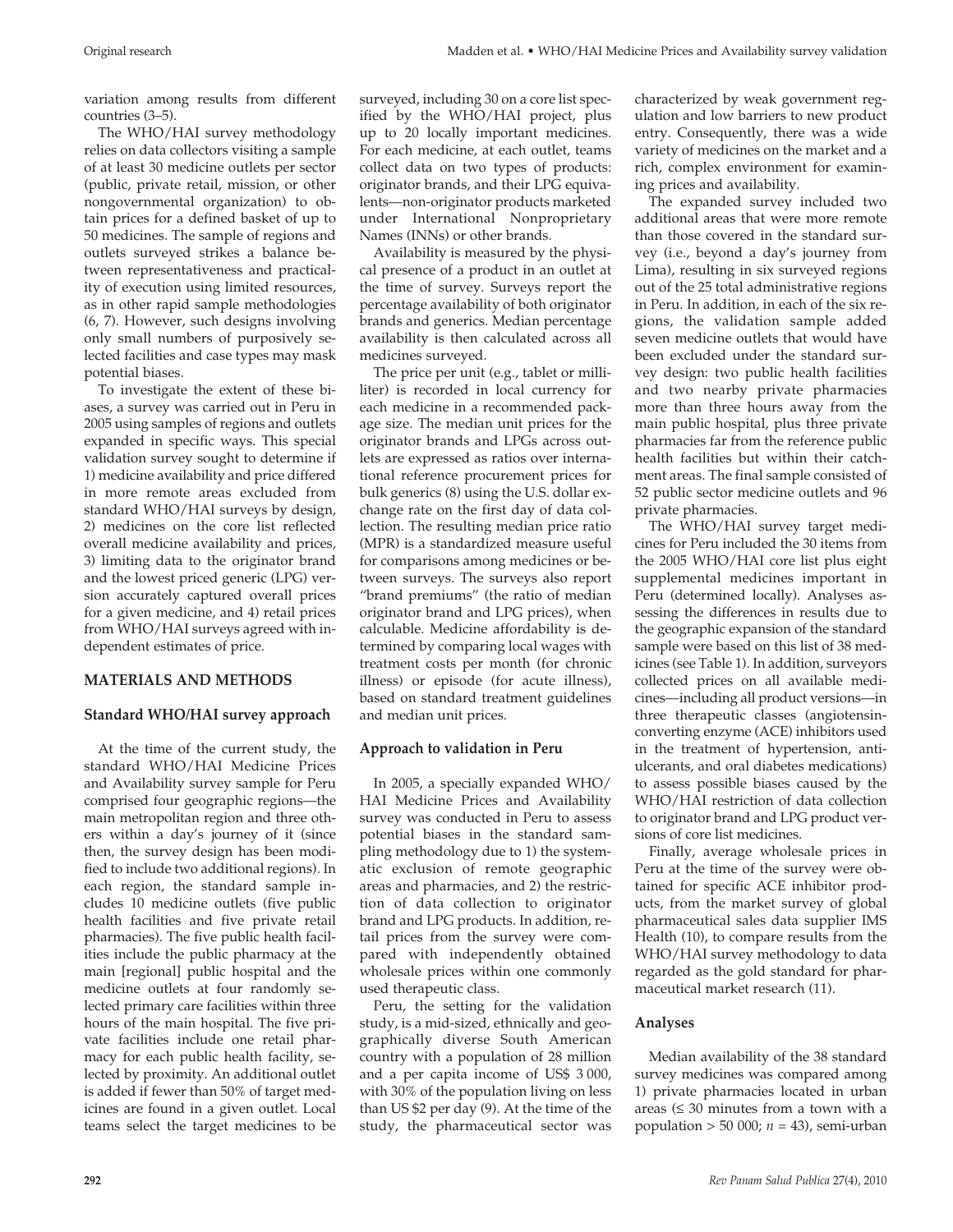**TABLE 1. List of 38 target medicines surveyed in Peru, 2005, based upon the standard World Health Organization/Health Action International Medicine Prices and Availability methodology** 

| Medicine (generic name) <sup>a</sup>           | Common indication    |
|------------------------------------------------|----------------------|
| Aciclovir, 200 mg tablet                       | Antiviral            |
| Amitriptyline, 25 mg tablet                    | Antidepressant       |
| Amoxicillin, 250 mg tablet                     | Antibacterial        |
| Amoxicillin, <sup>b</sup> 500 mg tablet        | Antibacterial        |
| Artesunate, 100 mg tablet                      | Antimalarial         |
| Atenolol, 50 mg tablet                         | Antihypertensive     |
| Beclometasone, 0.05 mg/dose inhaler            | Anti-asthmatic       |
| Captopril, 25 mg tablet                        | Antihypertensive     |
| Carbamazepine, 200 mg tablet                   | Antiepileptic        |
| Ceftriaxone, 1 g/vial injectable               | Antibacterial        |
| Ciprofloxacin, 500 mg tablet                   | Antibacterial        |
| Chlorphenamine, <sup>b</sup> 4 mg tablet       | Antihistamine        |
| Clotrimazole, <sup>b</sup> 500 mg suppository  | Antifungal           |
| Co-trimoxazole, <sup>b</sup> 160/800 mg tablet | Antibacterial        |
| Co-trimoxazole, 8+40 mg/ml suspension          | Antibacterial        |
| Diazepam, 5 mg tablet                          | Anxiolytic           |
| Diclofenac, 25 mg tablet                       | Anti-inflammatory    |
| Erythromycin, <sup>b</sup> 500 mg tablet       | Antibacterial        |
| Fluconazole, <sup>b</sup> 150 mg tablet        | Antifungal           |
| Fluconazole, 200 mg tablet                     | Antifungal           |
| Fluoxetine, 20 mg tablet                       | Antidepressant       |
| Fluphenazine, 25 mg/ml injectable              | Antipsychotic        |
| Glibenclamide, 5 mg tablet                     | Antidiabetic         |
| Hydrochlorothiazide, 25 mg tablet              | Antihypertensive     |
| Ibuprofen, <sup>b</sup> 400 mg tablet          | Anti-inflammatory    |
| Indinavir, 400 mg tablet                       | Antiviral            |
| Losartan, 50 mg tablet                         | Antihypertensive     |
| Lovastatin, 20 mg tablet                       | Serum-lipid reducing |
| Metformin, 500 mg tablet                       | Antidiabetic         |
| Metronidazole, <sup>b</sup> 500 mg tablet      | Antibacterial        |
| Nevirapine, 200 mg tablet                      | Antiviral            |
| Nifedipine Retard, 20 mg tablet                | Antihypertensive     |
| Omeprazole, 20 mg tablet                       | Anti-ulcerant        |
| Phenytoin, 100 mg tablet                       | Antiepileptic        |
| Ranitidine, 150 mg tablet                      | Anti-ulcerant        |
| Salbutamol, 0.1 mg/dose inhaler                | Anti-asthmatic       |
| Sulfadoxine-pyrimethamine, 500+25 mg tablet    | Antimalarial         |
| Zidovudine, 100 mg tablet                      | Antiviral            |
|                                                |                      |

a Capsules may be substituted for tablets.

b Supplementary list medicine (determined locally in Peru) in 2005. Other medicines were selected globally by the WHO/HAI project.

areas (> 30 minutes but ≤ 2 hours; *n* = 23), and rural areas ( $> 2$  hours;  $n = 30$ ); 2) the 18 private pharmacies nearest and the 21 farthest from the reference public facilities; and, in a separate analysis, 3) the six administrative regions. Nonparametric 95% confidence intervals (CIs) were constructed and compared for each median, using order statistics (12). It was not possible to calculate exact *p*-values for the differences across medians, as they were computed using order statistics. However, non-overlapping CIs indicated where differences were significant. Prices were compared by location using the median MPR for medicines that were available at three or more outlets in every subset analyzed.

These analyses were repeated for medicine availability, patient prices, and

procurement prices in the public sector. In Peru, in 2005, standard patient costs for medicines in public facilities were based on an official price list plus a fixed 25% facility profit designed to ensure access. However, local pricing practices were variable. The procurement prices used in the study were collected from regional administrators' most recent purchases.

All medicines in the three expanded therapeutic classes were qualitatively compared in terms of the number of public and private outlets that had them in stock, the number of different products and product versions found, and median unit prices. No statistical tests were conducted because of the small numbers of medicines being compared. Medicine price data, originally in Peruvian nuevos soles, were converted to U.S. dollars based on the September 2005 exchange rate (13). The authors compared the unit prices, monthly treatment costs, brand premiums, and median MPRs for 1) core list and non–core list medicines and 2) the results measured in the standard WHO/HAI survey and those obtainable only when surveying an expanded sample of products.

Retail prices from the standard survey were matched to IMS average wholesale prices measured independently in the same period for 27 ACE inhibitor products and arrayed in a scatter plot. Correlations and estimated retailer markups were calculated for higher- and lowerpriced products.

Further details of the methods used and results obtained are available on the WHO/HAI project Web site (2, 14, 15).

#### **RESULTS**

# **Medicine availability by geographic location**

Table 2 compares availability of the 38 standard survey medicines by remoteness of both private retail and public outlets. The median availability of a generic product was similar in urban, semiurban, and rural private outlets (63%, 57%, and 62%, respectively; not significant), and in retail outlets near (64%) and far from (62%) the reference public health facilities. Median availability of originator brand products was low in private retail pharmacies and was not associated with remoteness of location. Comparisons of availability among results for the six administrative regions also indicated no significant differences (15).

In Peru's public sector, median availability of the 38 target medicines was nearly identical in urban (57%), semiurban (56%), and rural (57%) clinics. One of the two additional remote regions studied had a lower public sector median availability (29% versus 45–71% for the remaining five regions). However, because the CIs were quite wide, this difference was not statistically significant (15).

#### **Medicine prices by geographic location**

Private sector prices in Peru for medicines on the standard WHO/HAI survey list, expressed as MPRs in relation to international reference prices, are also pre-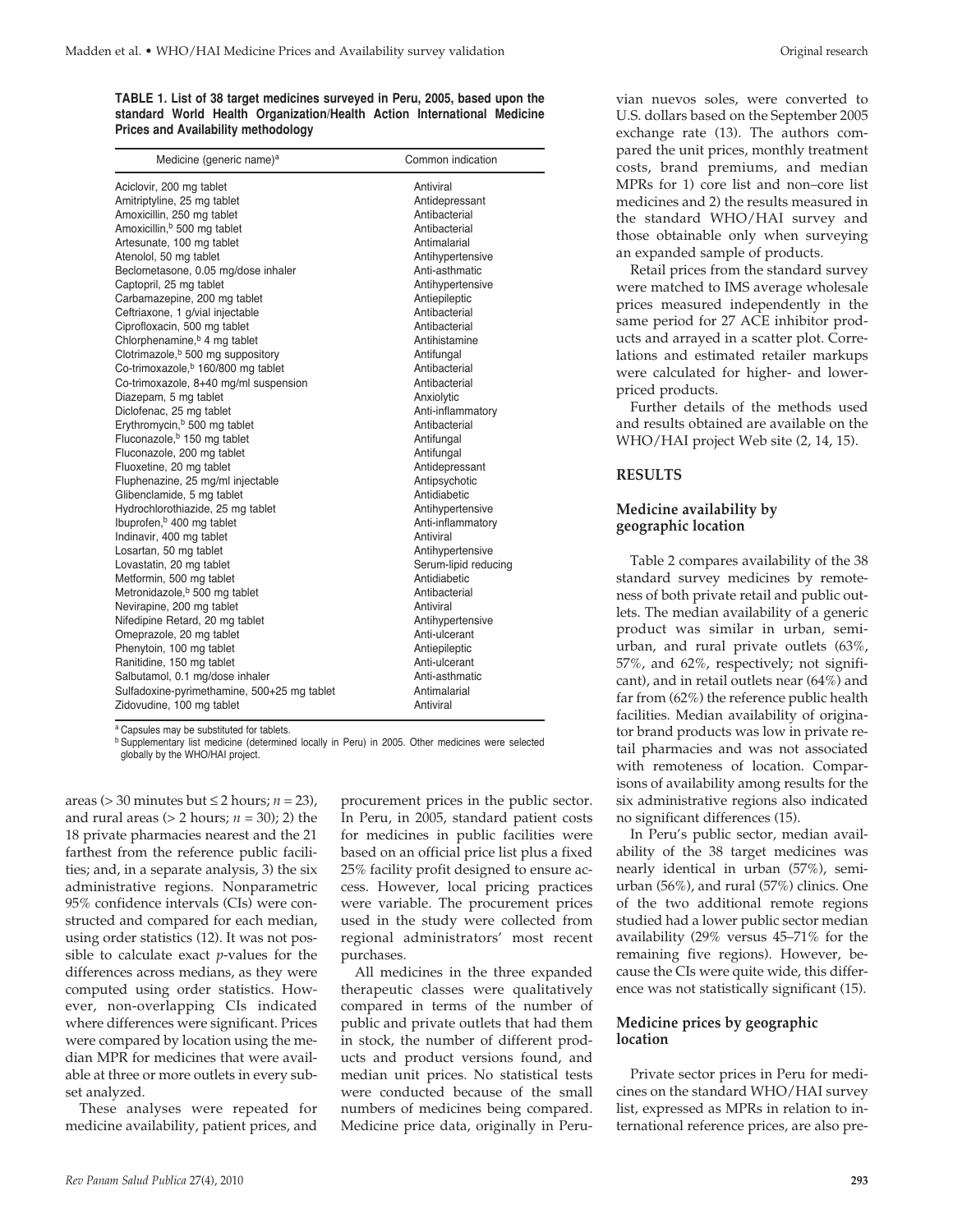| TABLE 2. Median availability and median of MPRª for lowest priced generics (LPGs) and originator brands (OBs) of target med-                              |  |  |  |  |
|-----------------------------------------------------------------------------------------------------------------------------------------------------------|--|--|--|--|
| icines <sup>b</sup> available at different types of medicine outlets, <sup>c</sup> WHO/HAI Medicine Prices and Availability survey validation, Peru, 2005 |  |  |  |  |

|                                                                       |               | Median percentage available<br>$(95% \text{ Cl})^d$ | Median of MPR (in US\$) <sup>e</sup><br>(95% CI) |                  |  |
|-----------------------------------------------------------------------|---------------|-----------------------------------------------------|--------------------------------------------------|------------------|--|
| Type of medicine outlet                                               | <b>LPGs</b>   | <b>OBs</b>                                          | <b>LPGs</b>                                      | <b>OBs</b>       |  |
| Private sector (by urban-rural status) <sup>f</sup>                   |               |                                                     |                                                  |                  |  |
| Urban                                                                 | $63(26-91)$   | $17(12 - 21)$                                       | $5.1(2.7-9.7)$                                   | 17.8 (12.8-32.5) |  |
| Semi-urban                                                            | 57 (17-78)    | $9(0-13)$                                           | $5.2(2.7-11.6)$                                  | 19.2 (12.8-34.8) |  |
| Rural                                                                 | 62 (17-87)    | $18(7-23)$                                          | $6.7(3.0-10.6)$                                  | 20.6 (14.1-52.9) |  |
| Private sector (by proximity to reference health center) <sup>9</sup> |               |                                                     |                                                  |                  |  |
| Nearest                                                               | 64 (28-89)    | $17(11 - 28)$                                       | $5.6(3.3 - 11.1)$                                | 26.2 (16.5-56.9) |  |
| Farthest                                                              | $62(29-90)$   | $26(10-38)$                                         | $5.2(2.7-9.0)$                                   | 24.3 (14.5-60.3) |  |
| Public sector (by urban-rural status) <sup>h</sup>                    |               |                                                     |                                                  |                  |  |
| Urban                                                                 | $57(13 - 83)$ | <b>NA</b> <sup>i</sup>                              | $1.5(0.9 - 2.0)$                                 | <b>NA</b>        |  |
| Semi-urban                                                            | 56 (13-88)    | <b>NA</b>                                           | $1.2(0.9-1.9)$                                   | <b>NA</b>        |  |
| Rural                                                                 | $57(5-81)$    | NA                                                  | $1.5(1.0 - 2.0)$                                 | <b>NA</b>        |  |

aMPR = median price ratio.

**bBased on the Peru survey's target list (see Table 1) using the standard World Health Organization (WHO)/Health Action International (HAI) Medicine Prices and** Availability survey approach.

<sup>c</sup>Based on matched subsets of medicines with sufficient availability at each type of medicine outlet.

<sup>d</sup>CI = confidence interval.

<sup>e</sup>Based on September 2005 exchange rate of US\$ 1 per 3.32 Peruvian nuevos soles.

<sup>f</sup> 29 LPGs and 20 OBs.

930 LPGs and 28 OBs.

<sup>h</sup> 21 LPGs.

 $i$  NA = not applicable.

sented in Table 2. Comparing matched available products, the median MPRs for both originator brand and LPG products were slightly but nonsignificantly higher in rural versus urban areas, while those in semi-urban areas fell between the two. Median MPRs were also slightly higher in outlets nearer to public health facilities, although differences were again nonsignificant. There were also no significant differences in private sector prices across the six administrative regions analyzed in the study (15).

The median public sector patient MPR for the 21 medicines with sufficient price data was 1.2 for semi-urban clinics and 1.5 for both urban and rural clinics, with no significant differences. One region (within a day's travel from the capital and thus part of the standard sample) had a higher median MPR across 18 comparable medicines than the other five regions (2.6, versus a range of 1.1 to 1.4); this MPR was significantly higher than that found in the region with the lowest prices. Median MPRs for public procurement prices based on 12 standard survey medicines were very similar across regions (range 0.9 to 1.2; not significant).

# **Availability of different product versions and therapies**

Table 3 presents data on private sector availability in the three expanded thera-

peutic classes. There were important differences in the likelihood of finding each medicine and in the number of distinct products available at retail outlets. For example, captopril was found in every retail outlet surveyed, and 19 distinct captopril products were identified, along with 40 omeprazole products. In contrast, throughout the survey area, only the originator brand of fosinopril and two famotidine products were found, and each of the two medicines was only available at a single outlet (representing 1% of all outlets). The five medicines on the WHO/HAI core list (Table 3) were more likely than other medicines to be in stock and to have competing products available. However, two medicines not on the core list, enalapril and lansoprazole, were also widely available, in many different products, whereas 500-mg metformin, which was on the core list, was not widely available.

In general, data from the three expanded therapeutic categories did not suggest price differences by remoteness of location (15), although retail availability and product choice appeared higher in urban areas. For example, 21% of urban outlets had  $\geq 20$  distinct products available in the three therapeutic categories combined, whereas only 7% of rural outlets and no semi-urban outlets stocked this many products.

In the public sector (Table 4), four of the five WHO/HAI core list medicines in these therapeutic categories were found in 63% to 87% of facilities; of the non–core list medicines, only enalapril was found (48%).

#### **Range in prices across therapeutic class**

The WHO/HAI survey methodology emphasizes originator brand and LPG prices. However, these benchmarks may not reflect the full range of prices across a medicine's therapeutic class. The median prices for the wider range of products covered in the expanded survey (converted from the local currency, nuevos soles, to U.S. dollars) are presented in Table 3. WHO's defined daily doses (DDDs) (16) are included to provide context for determining actual treatment costs.

Large variations in price were found for individual medicines and within therapeutic classes. For example, originator brand enalapril was typically > 16 times the price of its LPG equivalent. As per the assumptions of the WHO/HAI approach, originator brands, when found, were always priced higher than other product versions. In most cases, the median LPG price was close to that of INN generic versions. For medicines with no INN generic, the LPG median price was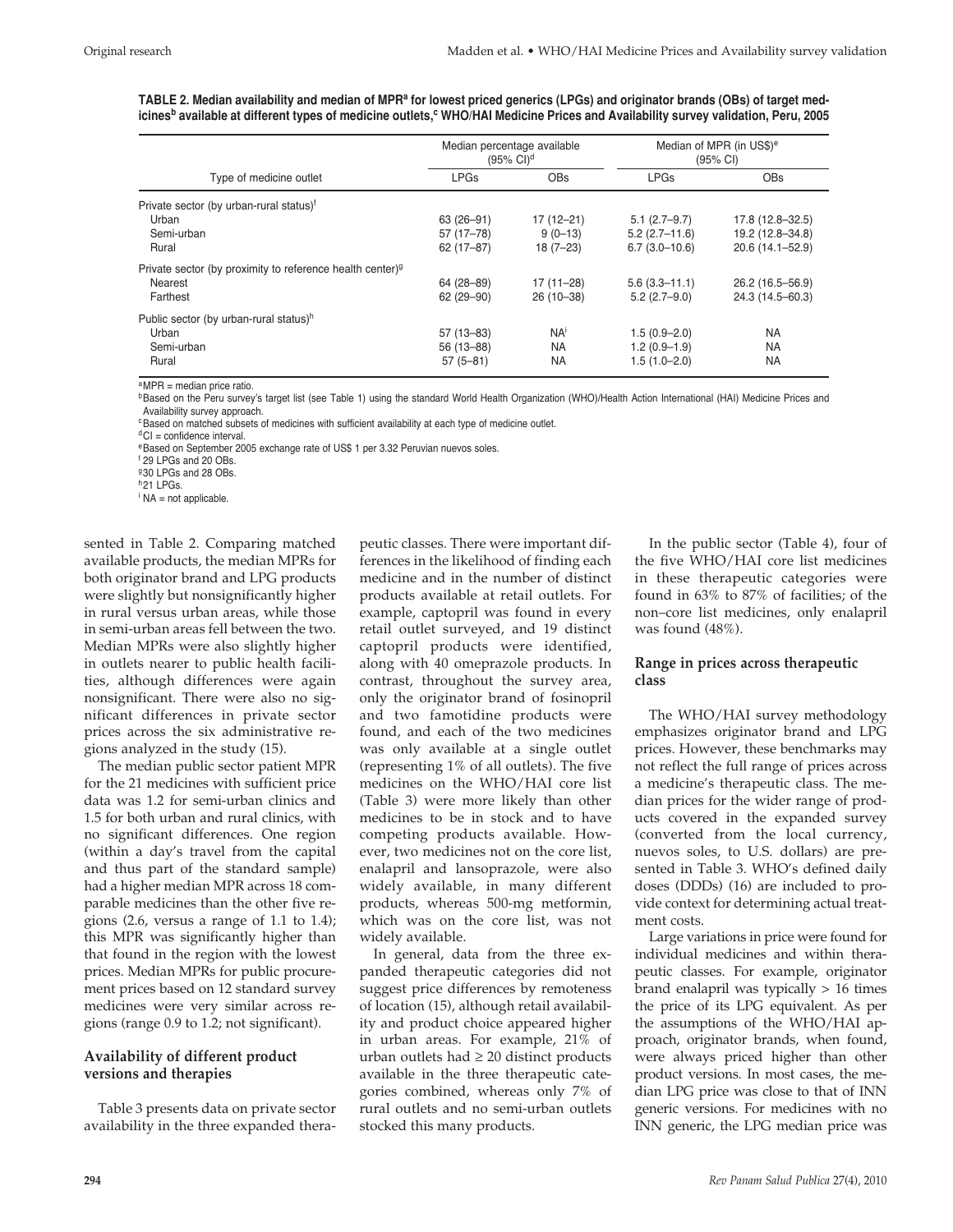| TABLE 3. Private sector availability and median unit prices of all angiotensin-converting enzyme (ACE) inhibitors, anti-ulcerants, and anti-diabetic |  |
|------------------------------------------------------------------------------------------------------------------------------------------------------|--|
| agents found in Peru, WHO/HAIª Medicine Prices and Availability survey validation, 2005                                                              |  |

|                                         | Product availability <sup>b</sup>    |                            |                                      | Median unit price (in US\$) <sup>d</sup><br>within market category |                                               |                        |                            |                      |                                |
|-----------------------------------------|--------------------------------------|----------------------------|--------------------------------------|--------------------------------------------------------------------|-----------------------------------------------|------------------------|----------------------------|----------------------|--------------------------------|
|                                         | Number of distinct<br>products found |                            | Proportion<br>of outlets<br>with any | Across<br>outlets<br>Lowest<br>priced                              | Across all observations<br>in market category |                        |                            |                      |                                |
| Medicine (generic name)                 | <b>INN<sup>c</sup></b><br>generics   | <b>Branded</b><br>generics | Originator<br>brands                 | product<br>(% )                                                    | generics<br>(LPGs)                            | <b>INN</b><br>generics | <b>Branded</b><br>generics | Originator<br>brands | <b>WHO</b><br>DDD <sup>e</sup> |
| <b>ACE</b> inhibitors                   |                                      |                            |                                      |                                                                    |                                               |                        |                            |                      |                                |
| Captopril, <sup>f</sup> 25 mg tablet    | 15                                   | 3                          |                                      | 100                                                                | 0.06                                          | 0.06                   | 0.11                       | 0.45                 | 2                              |
| Cilazapril, 2.5 mg tablet               | 0                                    | 0                          |                                      | 6                                                                  |                                               |                        |                            | 1.14                 |                                |
| Enalapril, 10 mg tablet                 | 14                                   | 7                          |                                      | 83                                                                 | 0.06                                          | 0.06                   | 0.54                       | 0.98                 |                                |
| Fosinopril, 10 mg tablet                | $\mathbf{0}$                         | 0                          |                                      |                                                                    |                                               |                        |                            | 1.37                 | 1.5                            |
| Lisinopril, 10 mg tablet                | $\Omega$                             | 3                          |                                      | 10                                                                 | 0.67                                          |                        | 0.67                       | 1.01                 | 1                              |
| Quinapril, 10 mg tablet                 | $\Omega$                             | $\mathbf{0}$               |                                      | 10                                                                 |                                               |                        |                            | 1.47                 | 1.5                            |
| Anti-ulcerants                          |                                      |                            |                                      |                                                                    |                                               |                        |                            |                      |                                |
| Cimetidine, 400 mg tablet               | 0                                    |                            | 0                                    | 4                                                                  | 0.40                                          |                        | 0.40                       |                      | $\overline{2}$                 |
| Esomeprazole, 20 mg tablet              | $\Omega$                             | 2                          |                                      | 13                                                                 | 1.03                                          |                        | 1.03                       | 1.42                 | 1.5                            |
| Famotidine, 40 mg tablet                | 2                                    | $\mathbf{0}$               | $\Omega$                             |                                                                    | 0.26                                          | 0.37                   |                            |                      |                                |
| Lansoprazole, 30 mg tablet              | 8                                    | 4                          |                                      | 60                                                                 | 0.50                                          | 0.51                   | 0.66                       | 1.70                 |                                |
| Omeprazole, <sup>f</sup> 20 mg tablet   | 18                                   | 21                         |                                      | 95                                                                 | 0.15                                          | 0.15                   | 0.90                       | 1.95                 |                                |
| Pantoprazole, 40 mg tablet              | 0                                    | 4                          | $\Omega$                             | 25                                                                 | 1.37                                          |                        | 1.38                       |                      |                                |
| Ranitidine, <sup>f</sup> 150 mg tablet  | 18                                   | $\overline{7}$             |                                      | 85                                                                 | 0.08                                          | 0.08                   | 0.21                       | 0.54                 | $\overline{2}$                 |
| Antidiabetic agents                     |                                      |                            |                                      |                                                                    |                                               |                        |                            |                      |                                |
| Chlorpropamide, 250 mg tablet           | 0                                    | 0                          |                                      | 23                                                                 |                                               |                        |                            | 0.30                 | 1.5                            |
| Glibenclamide, <sup>f</sup> 5 mg tablet | 9                                    | 3                          | 0                                    | 88                                                                 | 0.06                                          | 0.06                   | 0.24                       |                      | $\overline{2}$                 |
| Gliclazide, 80 mg tablet                | $\mathbf{0}$                         | U                          |                                      | 6                                                                  |                                               |                        |                            | 0.49                 | $\overline{2}$                 |
| Glimepiride, 4 mg tablet                | $\Omega$                             |                            |                                      | 18                                                                 | 0.96                                          |                        | 0.96                       | 1.25                 | 0.5                            |
| Glipizide, 5 mg tablet                  | 0                                    |                            | $\Omega$                             | $\overline{2}$                                                     | 0.27                                          |                        | 0.27                       |                      | $\overline{2}$                 |
| Metformin, <sup>f</sup> 500 mg tablet   |                                      | 2                          |                                      | 19                                                                 | 0.17                                          | 0.15                   | 0.19                       | 0.24                 | 4                              |
| Pioglitazone, 30 mg tablet              | 0                                    |                            |                                      | 5                                                                  | 1.75                                          |                        | 1.75                       | 3.13                 |                                |
| Rosiglitazone, 4 mg tablet              | $\Omega$                             |                            |                                      | 4                                                                  | 1.23                                          |                        | 1.23                       | 2.40                 | 1.5                            |

aWorld Health Organization/Health Action International.

bData collection was limited to the most commonly used strength of each survey medicine in tablet or capsule form. The total number of observations across the 96 private retail outlets for each individually marketed product ranged from 1 to 32, with a median of 10. Individual outlets may have contributed more than one INN generic observation or one branded generic observation, but no more than one price observation for the LPG in the retail outlet and for the originator brand. The total number of distinct products in a therapeutic class per outlet ranged from 1 to 21 for ACE inhibitors and from 1 to 40 for anti-ulcerants. Twelve outlets had no oral anti-diabetic agents, whereas the maximum number was 16 products in a single outlet.

<sup>c</sup> INN = International Nonproprietary Name.

<sup>d</sup>Based on September 2005 exchange rate of US\$ 1 per 3.32 Peruvian nuevos soles.

eDefined daily dose (number of tablets typically prescribed for one day of use) (16).

<sup>f</sup> WHO/HAI core list medicine in 2005.

typically close to that of branded generic versions.

For those products for which an originator brand is rarely found, the standard WHO/HAI methodology could fail to estimate the higher end of market prices. For example, Figure 1 shows price observations for the core medicine ranitidine among private retail outlets. The standard WHO/HAI statistics median LPG price (US\$ 0.08) and median originator brand price (US\$ 0.54) appropriately summarize the range. However, because the originator brand was found in only 10% of the outlets that would have been included in a standard sample, this would result in too few originator brand prices to yield an estimate (four observations are required). The prices and availability of mid-priced branded generics, more

widely available in Peru than the originator brands, are not captured in the standard survey. Similar patterns were observed for the other four core list medicines in the three expanded therapeutic classes (15).

In Peru, originator brand products were never found in the public sector, and branded generics appeared only occasionally. The standard WHO/HAI method captured the full range of public sector patient prices because public medicine outlets generally stock only one product per medicine and therefore the price collected for the LPG is the only price. The median prices for the LPGs of the five surveyed medicines that were available in the public sector (Table 4) were 40% to 91% lower than the corresponding private sector LPG median prices.

# **Treatment costs within therapeutic class**

Figure 2 presents median monthly treatment costs using DDDs for INN generics, branded generics, and originator brands in the three expanded therapeutic classes. Median treatment costs for LPGs are not presented but in nearly all cases were close to those for the INN generics or the branded generics (when INN generics were not available).

WHO/HAI core list therapies did not represent the full range of affordability in the medicines market for the three therapeutic classes. Several originator brand ACE inhibitor and anti-diabetic treatments were substantially more costly than comparable core list products. Because INN generic products were more likely to be found on the market for core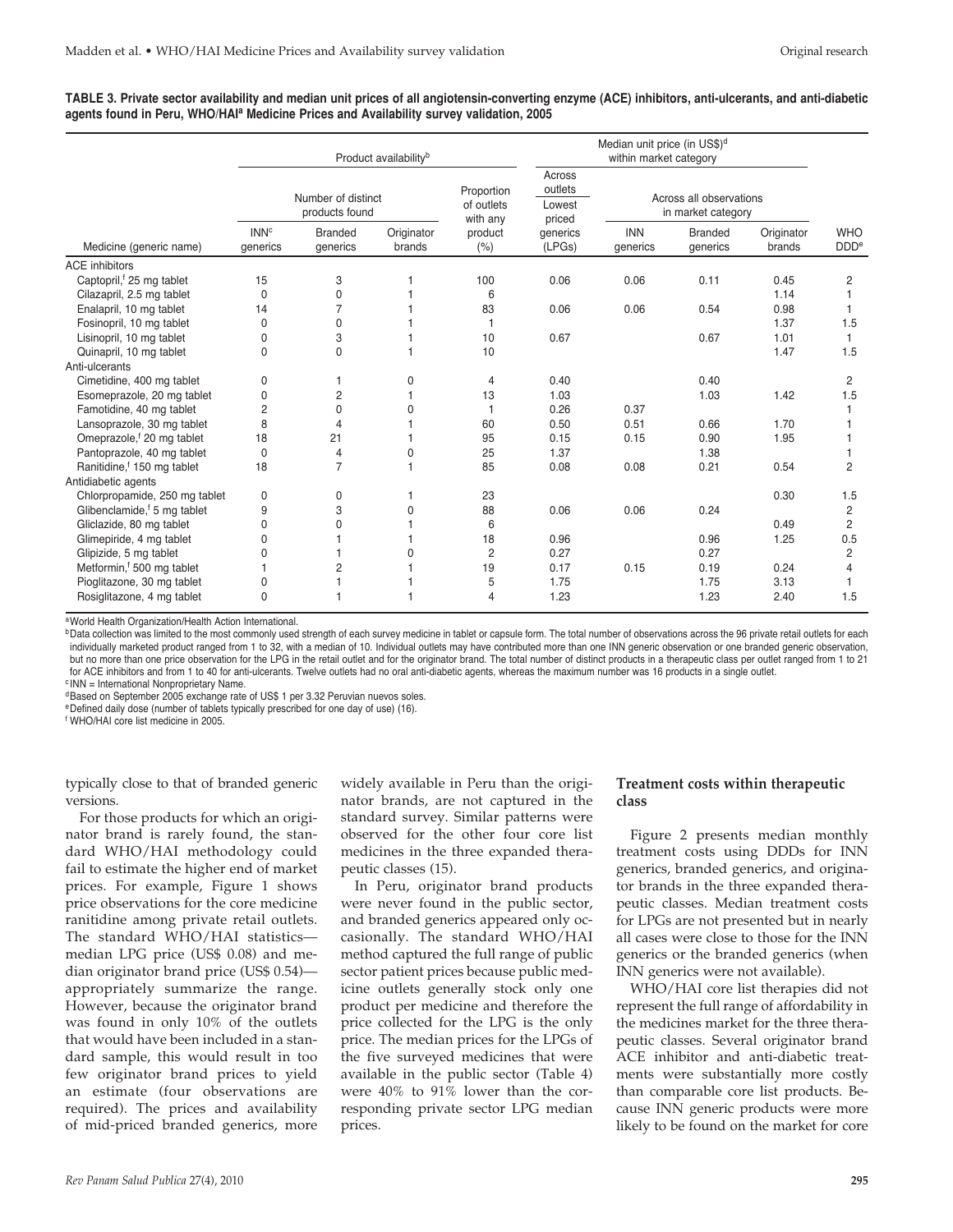**TABLE 4. Public sector availability and median unit prices of angiotensin-converting enzyme (ACE) inhibitors, anti-ulcerants, and antidiabetic agents in Peru, WHO/HAIa Medicine Prices and Availability survey validation, 2005b**

| Medicine (generic name)                 | Number of<br>distinct generic<br>products found | Proportion of<br>facilities with<br>any product<br>(%) | Median price of<br>lowest priced<br>generics (LPGs)<br>across facilities<br>(in $US$$ ) <sup>c</sup> | Median<br>procurement<br>price across<br>regions<br>(in $US$$ ) <sup>c</sup> |
|-----------------------------------------|-------------------------------------------------|--------------------------------------------------------|------------------------------------------------------------------------------------------------------|------------------------------------------------------------------------------|
| Captopril, <sup>d</sup> 25 mg tablet    | 11                                              | 87                                                     | 0.006                                                                                                | 0.006                                                                        |
| Enalapril, 10 mg tablet                 |                                                 | 48                                                     | 0.012                                                                                                | 0.008                                                                        |
| Omeprazole, <sup>d</sup> 20 mg tablet   | 4                                               | 63                                                     | 0.045                                                                                                | 0.031                                                                        |
| Ranitidine, <sup>d</sup> 150 mg tablet  | 6                                               | 63                                                     | 0.045                                                                                                | 0.029                                                                        |
| Glibenclamide, <sup>d</sup> 5 mg tablet | 2                                               | 63                                                     | 0.006                                                                                                | 0.006                                                                        |

aWorld Health Organization/Health Action International.

<sup>b</sup>The five medicines listed in the table represent those simultaneously on Peru's Essential Medicines List (EML) and among the medicines in the three therapeutic categories specially expanded for the Peru validation study. Peru study medicines not on Peru's EML were not found in any surveyed public health facilities, as per national policy. Metformin was an unusual case in that 800 mg tablets were on the EML but not available due to supply problems and therefore excluded from the study. Metformin 500 mg tablets were on the WHO/HAI core list and surveyed and found in the private sector.

<sup>c</sup>Based on September 2005 exchange rate of US\$1 per 3.32 Peruvian nuevos soles.

dWHO/HAI core list medicine in 2005.

list versus non–core list therapies, an analysis of costs based on core list LPG prices may overestimate the affordability of a specific therapeutic class. For the same reason, WHO/HAI brand premium ratios may be higher for core list medicines than for alternative therapies. The average brand premium among four core list medicines in Peru's expanded therapeutic classes was 7.2 (median 7.1), whereas among seven non-core medicines the average brand premium was 3.5 (median 1.7).

Public sector medicine outlets typically stock only a single generic version of medicines on the national Essential Medicines List (EML). Consequently, comparisons between alternative treatments in the public sector are only occasionally possible in standard WHO/HAI surveys, and brand premium calculations are rare.

#### **WHO/HAI survey prices versus IMS prices**

Median retail prices at private pharmacies were compared between 27 ACE inhibitor products from Peru's expanded WHO/HAI survey and average whole-

**FIGURE 1. Range and frequencies of prices for ranitidine in 96 private pharmacies, by market category, WHO/HAI Medicine Prices and Availability survey validation, Peru, 2005a,b,c**



a Each observation represents the price of a distinct product found in a distinct private outlet.

<sup>b</sup> WHO = World Health Organization; HAI = Health Action International; INN = International Nonproprietary Name.

<sup>c</sup> Based on September 2005 exchange rate of US\$1 per 3.32 Peruvian nuevos soles.

sale prices gathered by IMS Health during the same time period. Results are presented in Figure 3, with the diagonal line representing where observations would lie if the WHO/HAI retail prices and IMS wholesale prices were identical. In general, the WHO/HAI prices track IMS prices consistently above the diagonal, as would be expected after retailer markups. The 10 products with an IMS wholesale price > US\$ 0.25 per unit had an average retail markup of 37% (median 35%) over the wholesale price. However, the 17 products at the lower end of the price spectrum appeared to have much larger markups, averaging 533% (median 284%). For the 10 higherpriced ACE inhibitors, the correlation between IMS and WHO/HAI prices was nearly perfect (0.98), whereas the 17 lower-priced products had only a weak correlation (0.13).

#### **DISCUSSION**

This validation study found that availability and prices of medicines generally did not differ by degree of geographic remoteness from Lima or distance of private pharmacies from public health facilities. This suggests that the standard WHO/HAI sample of outlets, which is geographically limited for considerations of research cost and convenience, would be sufficient in a country with a distribution system like Peru's. However, the most recent WHO/HAI manual (1) recommends sampling in six rather than four regions to address the common problem of low medicine availability and to ensure sufficient price data for robust analysis.

Data on the expanded classes of ACE inhibitors, ulcer treatments, and oral diabetes medications demonstrated that the two standard WHO/HAI price measures—median originator brand and LPG—adequately summarize the range of market prices for the medicines targeted by the survey. Although the standard methodology cannot characterize the full distribution of market prices for each medicine, these distributions in Peru had a typical, skewed pattern that could be roughly inferred from the originator brand and LPG measures.

The availability and range of equivalent products were much higher for core list medicines than most alternatives. The wide availability of targeted medicines is a deliberate design feature of the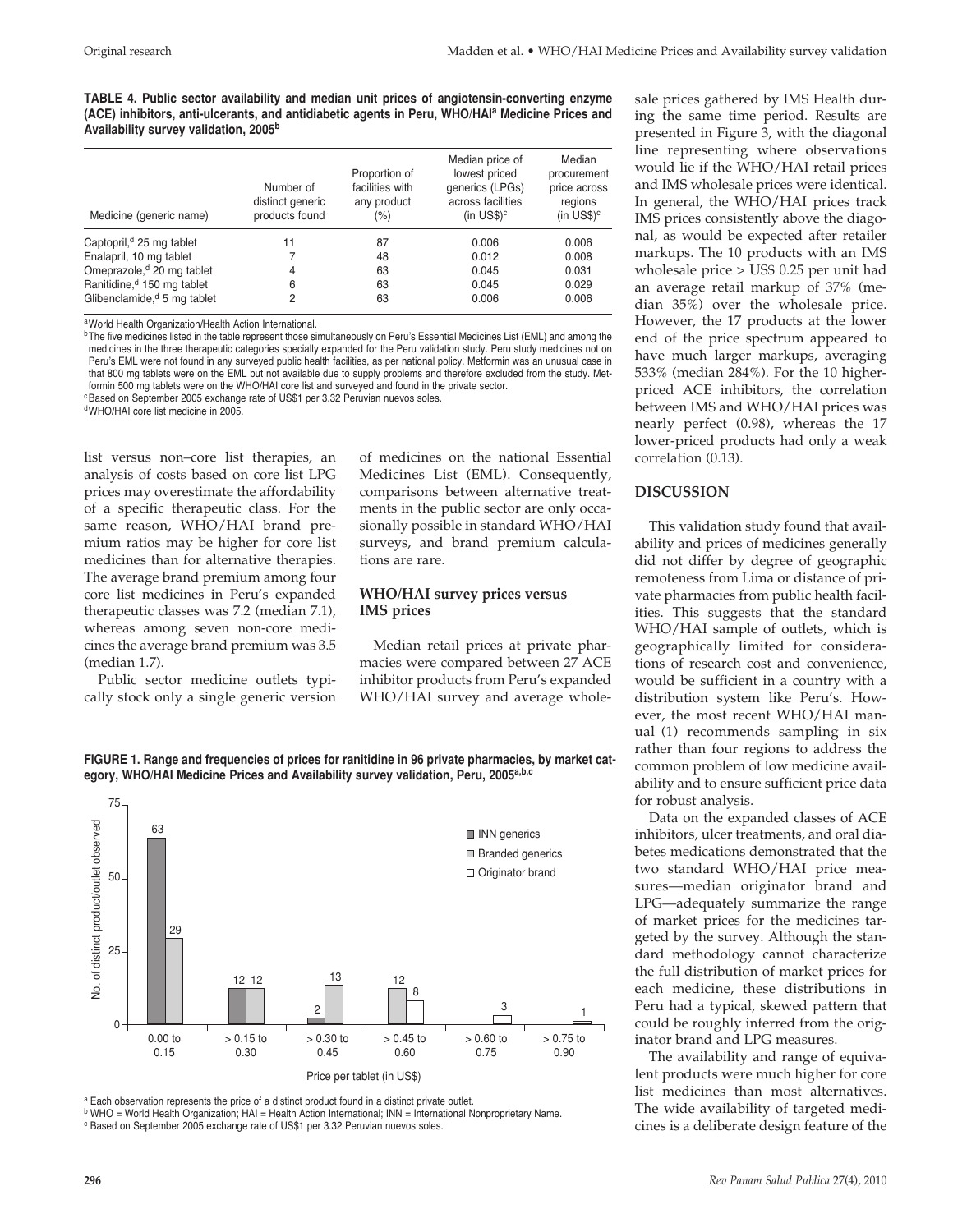**FIGURE 2. Median costa of 30 days' treatment of chronic illness through private retail pharmacies, within the three expanded therapeutic classes, by market category, WHO/HAI Medicine Prices and Availability survey validation, Peru, 2005b** 



<sup>a</sup> Treatment costs are based on WHO DDDs and expressed in U.S. dollars (as per September 2005 exchange rate of US\$1 per 3.32 Peruvian nuevos soles). Affordability is gauged based on the minimum monthly government worker's wage, which at the time of the survey was 460 nuevos soles or US\$ 139).

<sup>b</sup> ACE = angiotensin-converting enzyme; INN = International Nonproprietary Name generic; BG = branded generic; OB = originator brand; WHO =World Health Organization; HAI = Health Action International; DDD = defined daily doses (number of tablets typically prescribed for one day of use) (16).

<sup>c</sup> WHO/HAI core list medicine in 2005.

WHO/HAI survey, as this increases the frequency of observed prices, the range of possible analyses, and the reliability of estimates. Furthermore, commonly used medicines are more likely to have easily available international reference prices.

The data from Peru indicate that certain characteristics of the core list medicines may not be representative of their therapeutic classes or of the overall market. Core list medicines tend to have been on the market longer and have fewer patent protections and greater generic competition. As a result, these medicines may have lower generic treatment costs and higher brand premium ratios than less widely used therapeutic alternatives. Thus, caution should be used in generalizing survey findings on treatment affordability to newer products. Nevertheless, commonly used

medicines represent a high share of the consumption within their therapeutic classes, particularly among lower socioeconomic groups.

At present, the WHO/HAI methodology only measures market competition indirectly, through the availability and median prices of the originator brand and LPG competitors. A count (without prices) of the additional product versions of a medicine stocked in each outlet could be added to the survey to assess this dimension. It would be informative to examine generic competition in other countries or within additional therapeutic classes to complement the findings from Peru.

Within one therapeutic class, the Peru survey found that median retail prices bore a direct relationship to average wholesale prices determined independently by IMS. However, retailer markups could not be neatly characterized; on higher-priced products, markups under 50% were typical, while lower-priced products had much higher percentage markups, with greater variation. These findings are consistent with case studies describing the complete chain of markups on three individual medicines (14), which found retailer markups of 14%, 50%, and 70% in Peru's private sector, with the smallest on an originator brand product and the largest on a generic. They are also consistent with the finding in Peru (15) that there is greater variability in prices across outlets for individual INN generic products than for individual branded generic products. Retailers may sense latitude to add higher markups to lowpriced products, or they may aim for a fixed per-tablet markup, which translates into a larger percentage markup on lower-priced medicines. Large variations in product price among retail outlets are striking in Peru (15) and in many other countries covered by the WHO/HAI surveys, and deserve closer investigation.

This validation study had several limitations. For example, the findings may not be generalizable to other countries with pharmaceutical markets and policy structures that differ markedly from Peru's, and, as noted above, the standard survey list of medicines may not be representative of all medicines marketed in Peru. In addition, the three expanded therapeutic classes of medicines were all used to treat chronic conditions and included only a small number of chemical entities, which were not perfect clinical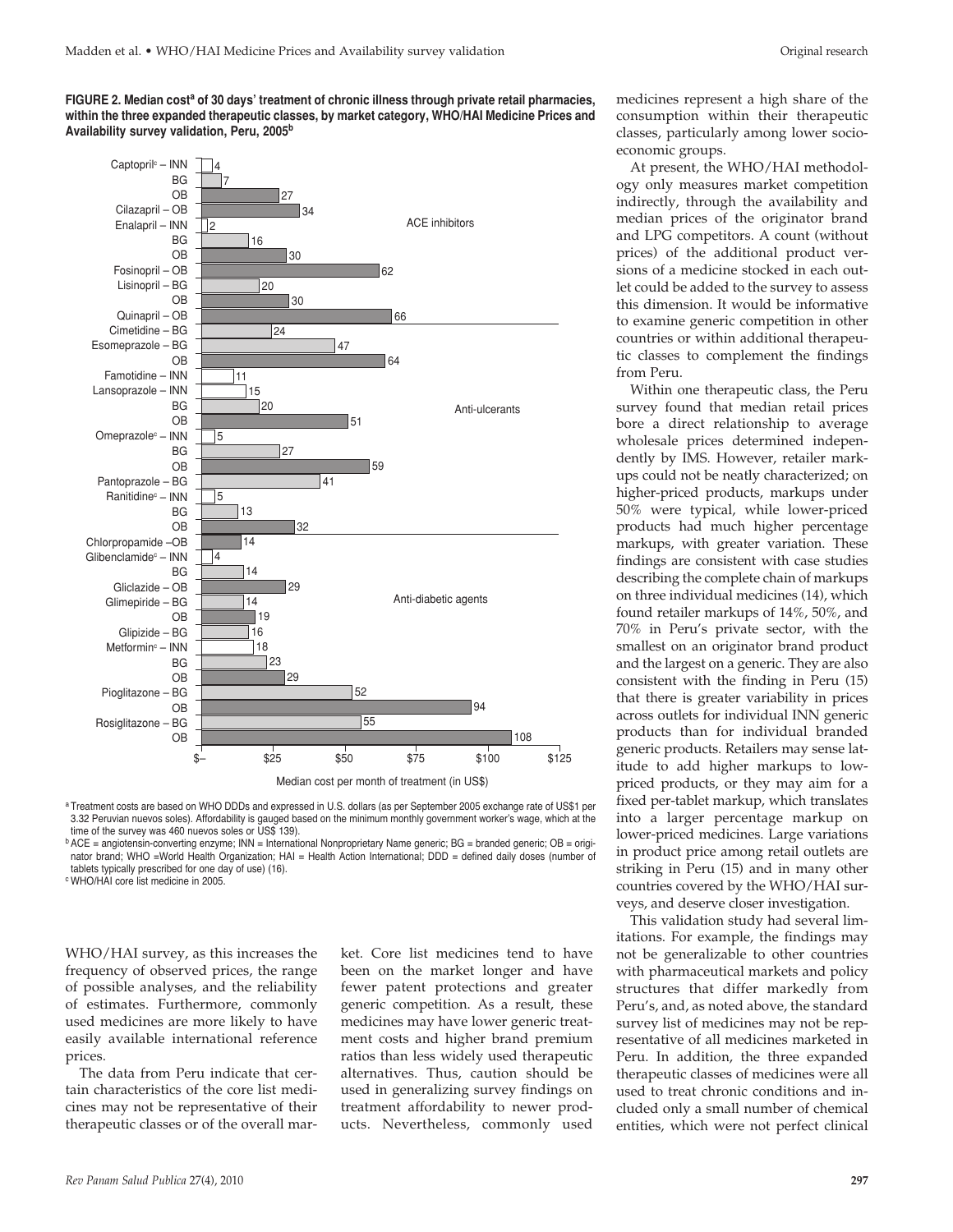FIGURE 3. Comparison of IMS Health<sup>a</sup> average wholesale prices and World Health Organiza**tion/Health Action International median retail patient prices for 27 specific angiotensin-convert**ing enzyme (ACE) inhibitor products in Peru,<sup>b</sup> WHO/HAI Medicine Prices and Availability survey **validation, 2005**



a Leading global supplier of pharmaceutical sales data.

b In U.S. dollars per unit (based on September 2005 exchange rate of US\$1 per 3.32 Peruvian nuevos soles).

substitutes, and therefore may not be representative of all medication classes.

The validation exercise found no evidence to suggest serious bias in the standard WHO/HAI survey design. The WHO/HAI price estimates reflect the

1. World Health Organization; Health Action International. Measuring medicine prices, availability, affordability and price components [Internet]. 2nd ed. Geneva: WHO/HAI; 2008 [cited 2009 Jun 5]. Available from: http://www.haiweb.org/medicineprices/

2. Health Action International [Internet]. Amsterdam: HAI; c2009 [cited 2009 Jun 5]. Medicine prices, availability, affordability & price components [about 11 screens]. Available from: http://www.haiweb.org/medicineprices/. 3. Cameron A, Ewen M, Ross-Degnan D, Ball D, Laing R. Medicine prices, availability, and affordability in 36 developing and middleincome countries: a secondary analysis. Lancet. 2009; 373(9659):240–9. Epub 2008 Nov 29. 4. Health Action International. Medicine pricing matters [Internet]. Amsterdam: HAI; 2008 [cited 2009 Jun 5]. No. 4, Dec 2008. Available from: http://www.haiweb.org/medicineprices/

manual/documents.html.

28012009/MPM-Issue-4.pdf.

5. United Nations Millennium Development Goals Gap Task Force. Access to affordable essential medicines. In: Strengthening the global partnership for development in a time of crisis. MDG Gap Task Force report 2009 [Internet]. New York: UN; 2009 [cited 2009 Nov 14]. p. 49–62. Available from: http://

range of market prices for different versions of the targeted medicines, which appear to be, as intended, among the most widely available and marketed products. Comparisons with independent wholesale data support the validity of retail

prices gathered in the survey. Based on these results, WHO/HAI Medicine Prices and Availability survey data can and should play an important role in advocacy for rational pharmaceutical policies in low-to-middle income countries.

**Acknowledgments**. The authors thank Roberto López, Sofia Salas, Elizabeth Bellido, and other members of the Peru survey team for their efforts. They also thank Alexandra Cameron of WHO for providing input into an early draft, and the many advisors to the WHO/HAI Project on Medicine Prices and Availability who have helped develop and refine its methods and devise strategies for validation. Financial support for the WHO/HAI project was provided by the Netherlands Ministry of Foreign Affairs; The Rockefeller Foundation; Swedish International Development Cooperation Agency; Department for International Development, UK; European Commission Directorate General Development and Relations with African, Caribbean and Pacific States; Open Society Institute; and Finnish International Development Agency.

#### **REFERENCES**

www.un.org/millenniumgoals/pdf/MDG\_ Gap\_%20Task\_Force\_%20Report\_2009.pdf.

- 6. MacIntyre K. Rapid assessment and sample surveys: trade-offs in precision and cost. Health Policy Plan. 1999;14(4):363–73.
- 7. Frerichs RR, Shaheen MA. Small-community–based surveys. Annu Rev Public Health. 2001;22:231–47.
- 8. Management Sciences for Health. International drug price indicator guide [Internet]. Cambridge (MA): MSH; 2009 [cited 2009 Jun 5]. Available from: http://erc.msh.org/main page.cfm?file=1.0.htm&module=DMP& language=English.
- 9. World Bank. Selected indicators. In: World development report 2008: agriculture for development [Internet]. Washington: World Bank; 2007 [cited 2009 Jun 5]. Available from: http://siteresources.worldbank.org/ INTWDR2008/Resources/2795087- 1192112387976/WDR08\_24\_SWDI.pdf.
- 10. IMSHealth.com [Internet]. Norwalk (CT): IMS Health; c2009 [cited 2009 Jun 5]. Available from: http://www.imshealth.com/portal/site/imshealth.
- 11. Danzon PM, Kim JD. International price comparisons for pharmaceuticals: measurement and policy issues. Pharmacoeconomics. 1998;14 Suppl 1;115–28.
- 12. Campbell MJ, Gardner MJ. Calculating confidence intervals for some non-parametric analyses. Br Med J. 1988;296(6634):1454–6.
- 13. Sunat.gob.pe [Internet]. Lima: Superintendencia Nacional de Administración Tributaria; c1997–2009 [cited 2009 Nov 14]. Available from: http://www.sunat.gob.pe.
- 14. Health Action International, Latin American Coordination Office. Availability, affordability and price components in Peru [Internet]. Amsterdam: HAI; 2007 [cited 2009 Jun 5]. Available from: http://www.haiweb.org/ medicineprices/surveys/200509PE/sdocs/ survey\_report.pdf.
- 15. World Health Organization/Health Action International Project on Medicine Prices and Availability. Peru validation study report [Internet]. Amsterdam: HAI; 2006 [cited 2009 Jun 5]. Available from: http://www.hai web.org/medicineprices/news/22012009/ PeruValidationReportfinal.pdf.
- 16. World Health Organization Collaborating Centre for Drug Statistics Methodology. ATC/DDD Index 2009. Oslo: WHO CCDSM; 2009 [cited 2009 Jun 5].

Manuscript received on 25 August 2009. Revised version accepted for publication on 24 December 2009.